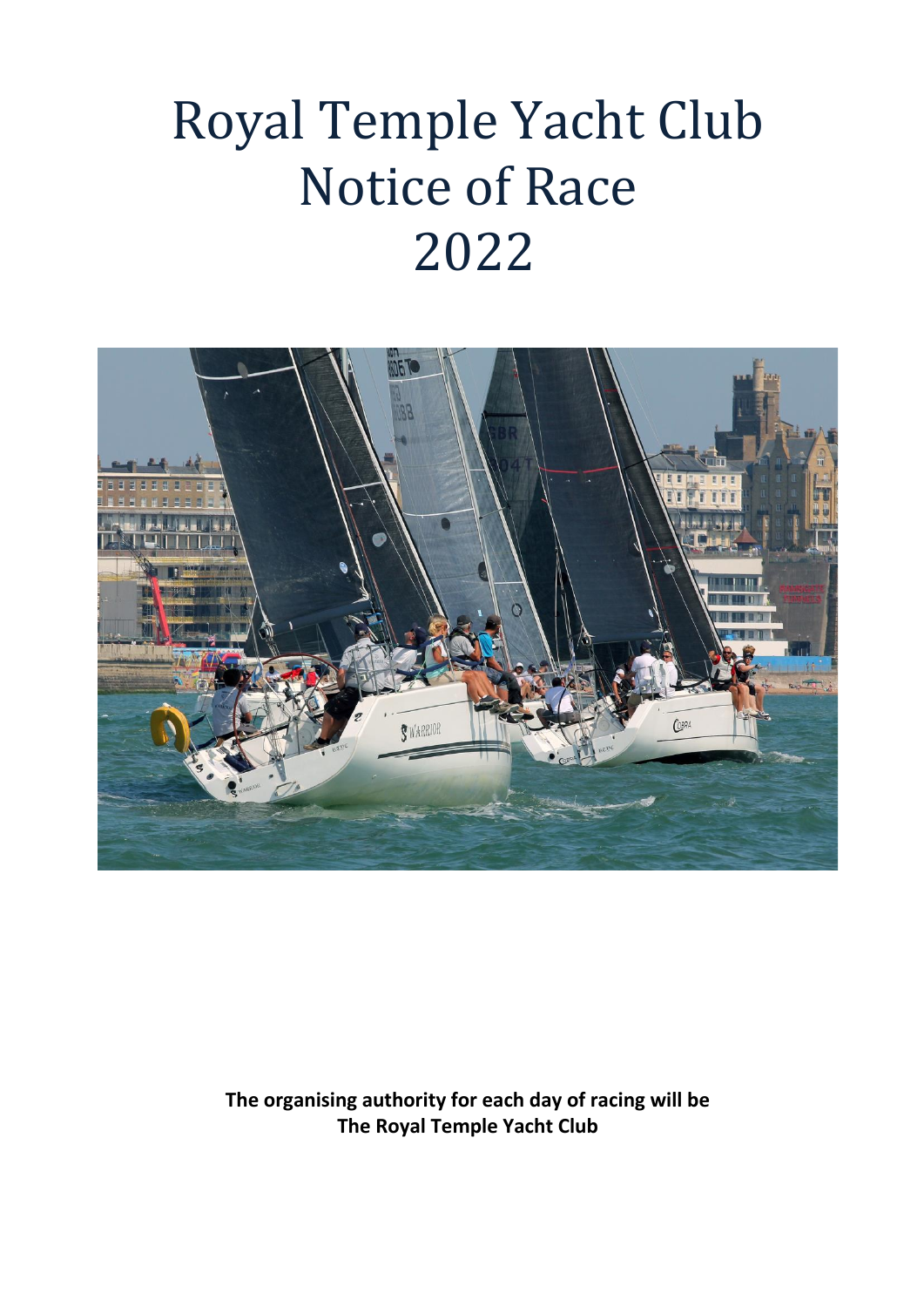# **Notice of Race for IRC and Cruiser Handicap classes**

**Version 1.0**

# **1. RULES**

- 1.1 The events will be governed by the 'rules' as defined in the Racing Rules of Sailing and the Royal Harbour Marina terms and conditions and the Port of Ramsgate bye-laws 2011.
- 1.2 IRC Classes shall comply with IRC Rules Parts A, B and C, but excluding IRC rules 21.1.5(d) and (e) and rule 22.4,
- 1.3 All Classes will comply with World Sailing 2018-2019 Offshore Special Regulations Appendix B: Special Regulations for Inshore Racing and with the Royal Temple Yacht Club minimum safety equipment rules, attached as Appendix 1 to this Notice of Race.
- 1.4 Mediation and Arbitration procedure to resolution of an alleged infringement of a rule of Part 2 will be available. Details will be included in the Sailing Instructions.

# **2. ADVERTISING**

2.1 Rights to use names and likenesses

Competitors automatically grant to the Organising Authority, without payment, the right in perpetuity to make, use and show any motion pictures, still pictures and live taped or filmed television of or relating to the event.

2.2 Sponsor's Logos

If competitors are issued with material by the Organising Authority bearing a sponsor's logo or advertising, they shall display such material as instructed in accordance with World Sailing Regulation 20.

# **3. ELIGIBILITY AND ENTRY**

- 3.1 The events are open to all boats over 18ft in length able to satisfy the safety rules and shall be divided into the handicap classes outlined in 3.4 below.
- 3.2 Eligible boats may enter by completing the official entry form available from either the address shown on the last page of the Notice of Race, or from the websit[e www.rtyc.com](http://www.rtyc.com/) .
- 3.3 Race fees apply for entries by non-members. A fee of £15 per race is payable to the club office prior to racing along with completion of an entry form, a safety check form and a copy of your IRC certificate if applicable.



3.4 Entries are eligible to enter any of the following classes:

- 3.5 The Race Committee may, at their discretion, allocate divisions of any class according to the handicap rating.
- 3.6 Additional classes may be added by the Race Committee at their discretion.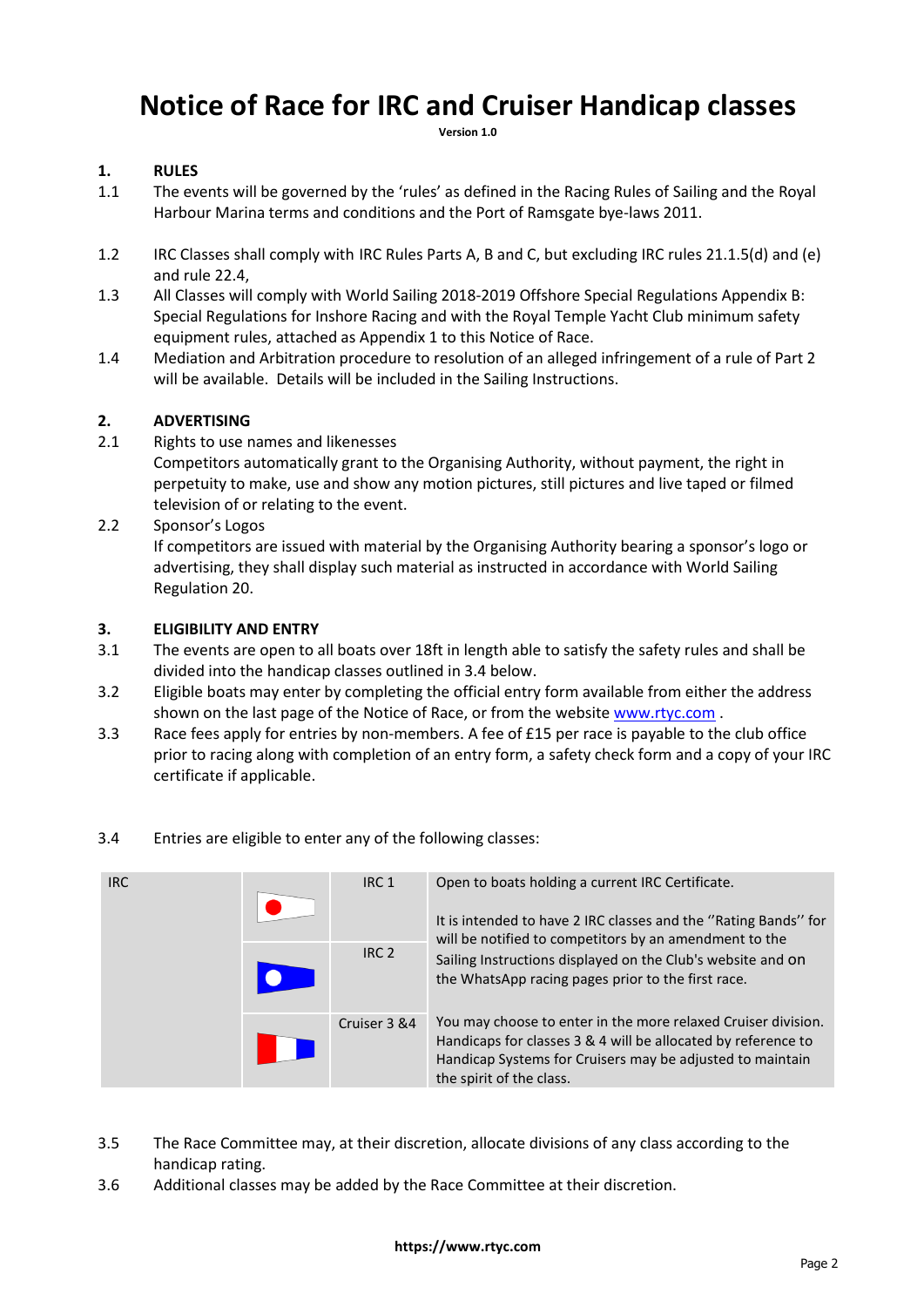3.7 Starts may have to be shared with other classes.

# **4. SCHEDULE**

4.1 Racing is scheduled as per the race programme in Appendix 2

# **5. MEASUREMENT**

- 5.1 The Race Committee may inspect any boat or her equipment, sails and rating certificate before, during or after the races.
- 5.2 Class identification flags must be flown on the backstay of each boat whilst racing.

# **6. SAILING INSTRUCTIONS**

Sailing Instructions will be available on the official web site www.rtyc.com. A list of current entries may also be available on the web site.

# **7. COURSES**

Each race will start from a Committee Boat or the RTYC Club starting line and will be sailed around buoys in the English Channel waters between East Margate and South Foreland. Checkchart and waypoint positions provided are for guidance only and are not intended to be used in place of the navigation charts and the rhumb line between marks may not be navigable.

# **8. SCORING**

- 8.1 The low points scoring system of Appendix A of the Racing Rules of Sailing will apply.
- 8.2 All Times will be corrected to the nearest second to determine finishing place.

# **9. RADIO COMMUNICATION**

- 9.1 Except in an emergency a boat shall neither make radio communication while racing nor receive radio communications not available to all boats. This restriction also applies to mobile telephones.
- 9.2 The following VHF channels will be used by the events:-

| Port Control            | Channel 14                   |
|-------------------------|------------------------------|
| Dock Office             | Channel 14                   |
| <b>Berthing Officer</b> | Channel 80                   |
| Temple Race Hut         | Channel 72 (Club Start Line) |
| Offshore One            | Channel 77 (Committee Boat)  |

#### **10 PRIZES AND TROPHIES**

10.1 Class prizes are awarded for individual races, qualifying series and overall for the season during the annual prizegiving.

#### **11. Risk and Responsibility Statement**

- 11.1 Rule 4 of the Racing Rules of Sailing states "The responsibility for a boat's decision to participate in a race or to continue racing is hers alone."
- 11.2 Royal Temple Yacht Club accept no responsibility or liability for loss of life or injury to skipper or crew or others, or for the loss of, or damage to, any vessel or property.
- 11.3 The skipper and crew shall be held jointly responsible for the conduct of the boat's crew before, during and after a race. Misconduct may result in both the person in charge and crew being excluded from future races and renders a boat liable to disqualification.
- 11.4 The race committee shall make starting signals unless in their opinion it is manifestly unsafe for any of the boats entered to remain in the vicinity of the starting line. Each boat shall exercise her responsibility under Fundamental Rule 4 Decision to Race and decide whether or not to start or to continue to race.
- 11.5 No boat shall be accepted as an entry unless the boat has completed the entry form and submitted insurance, safety check and handicap certificate to the race office. Entry also confirms full acceptance of the clubs terms as published on the club website for racing in Ramsgate.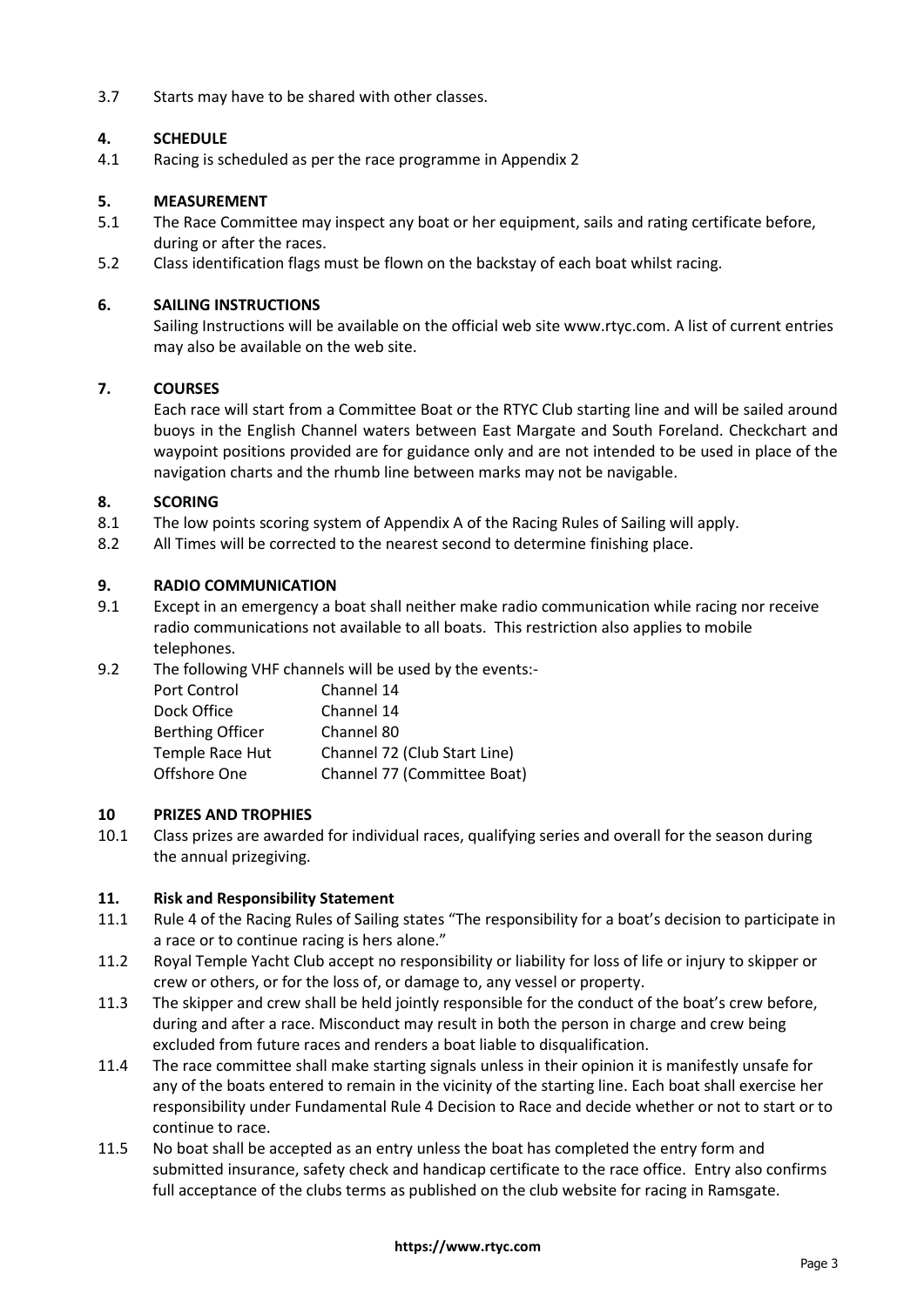- 11.6 Sailing is by its nature an unpredictable sport and therefore inherently involves an element of risk. By taking part in the event, each competitor agrees and acknowledges that:
- 11.6.1 They are aware of the inherent element of risk involved in the sport and accept responsibility for the exposure of themselves, their crew and their boat to such inherent risk whilst taking part in the event.
- 11.6.2 They are responsible for the safety of themselves, their crew, their boat and their property whether afloat or ashore.
- 11.6.3 They accept responsibility for any injury, damage or loss to the extent caused by their own actions or omissions.
- 11.6.4 Their boat is in good order, equipped to sail in the event and they are fit to participate
- 11.6.5 The provision of a race management team, patrol boats and other officials and volunteers by the event organiser does not relieve them of their own responsibilities.
- 11.6.6 The provision of patrol boat cover is limited to such assistance, particularly in extreme weather, as can be practically provided in the circumstances.
- 11.6.7 Vessels setting to sea for offshore and coastal races are responsible for ensuring that their boat is equipped and seaworthy so as to be able to face extremes of weather; that there is a crew sufficient in number, experience and fitness to withstand such weather; and that safety equipment is properly maintained, stowed and in date and is familiar to the crew.
- 11.7 The fact that the race committee conducts inspections of a boat does not reduce the responsibilities of each competitor set out in this Notice of Race.

# **12. INSURANCE**

Each participating boat shall be insured with sufficient insurance cover to meet all or any claims and with a minimum cover of £3,000,000 (GBP) in respect of third-party claims.

# **13 SUPPLEMENTARY INFORMATION**

- 13.1 Admiralty Charts 1828, 1607 or 1183 (South Thames Estuary or Thames Estuary). 1827 may also be useful (Approaches to Ramsgate), but it is not essential. Check Charts & Waypoint list will be available to be displayed on the club's website prior to the first race.
- 13.2 The approach to Ramsgate for commercial traffic is from the east via a well-marked deep-water channel. This is used by large ferries and fast craft, and small craft are advised to keep well clear of such vessels and to proceed via the recommended yacht track to the South of the buoyed channel when approaching or leaving Ramsgate. All yachts should maintain a listening watch on VHF Channel 14.
- 13.3 A small craft holding area is in operation to the north of No. 3 buoy and to the south of the southern breakwater. Outer Harbour – Yachts must motor directly through the turning circle area when entering and leaving the Harbour.

#### **14. FURTHER INFORMATION**

For further information contact: Rear Commodore Sail Royal Temple Yacht Club, 6 Westcliff Mansions, Ramsgate, Kent, CT11 9HY Tel: +44 (0)1843 591766 Fax: +44 (0)1843 583211 E-mail: info@rtyc.com Website: [www.rtyc.com](http://www.rtyc.com/)

#### **Class racing for the following classes:**